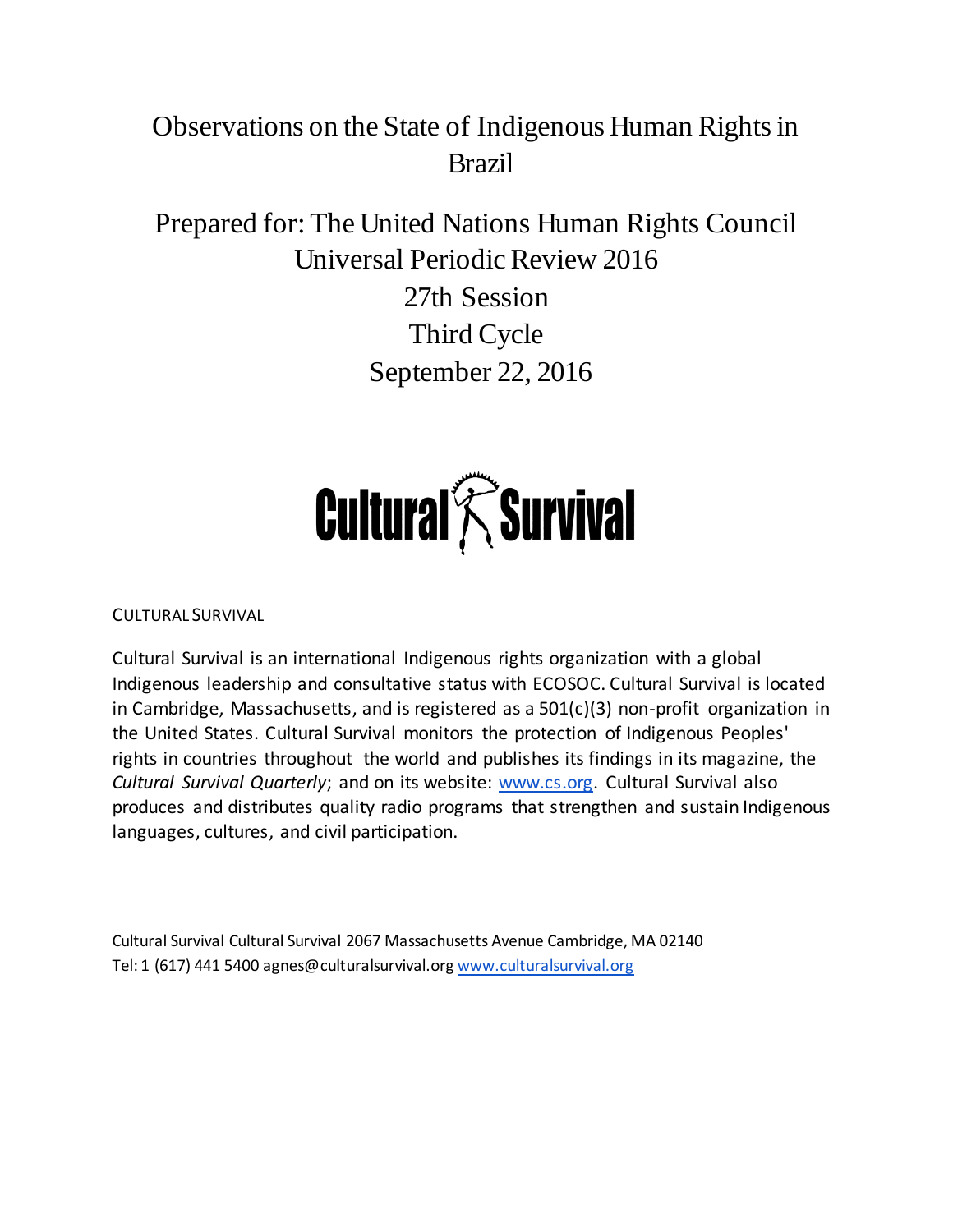#### **Observations on the State of Indigenous Human Rights in Brazil**

# **I. Background**

According to Instituto Socioambiental, 896,917 Indigenous people, belonging to 247 Indigenous groups and speaking more than 200 Indigenous languages, live in Brazil. They constitute 0.5% of Brazil's total population.<sup>i</sup> The Guarani who number 51,000 are the largest Indigenous group; most of their lands have been seized within the last 100 years and the Tikuna, with 40,000 people, are the second largest group. The state has demarcated 703 Indigenous Territories (T.I.s) comprising about 13% of Brazil's land mass; 98.5% of these reservations are in Legal Amazonia.ii The Yanomami occupy the largest area (9.4 million ha) in a relatively isolated area of northern Amazonia. Many tribes are vulnerable due to lack of territorial demarcation, illegal encroachment within demarcated lands, inadequate health care, and decreasing numbers (Akuntsu 1,000; Awa 450). 128iii groups have less than 500 peopleiv and several groups, like the Kawahiva who number 12 individuals, live in voluntary isolation.

In 1998 Brazil ratified ILO Convention 169 and voted for the UN Declaration on Rights of Indigenous Peoples (UNDRIP) in 2007.<sup>v</sup>

# **II. Recommendations Relevant to Indigenous Peoples from Previous UPR Cycle**

- Cape Verde: *Pay particular attention to seek even more effective results in the implementation of policies addressing the following issues: protection of the rights and promotion of the socio-economic situation of Indigenous Peoples …*. Not implemented
- Norway: *Ensure the rights of Indigenous Peoples, in particular the rights to traditional lands, territories and resources, and their right to be consulted.* Not implemented
- Poland: *Pay more attention, at all administrative levels, to the rights of Indigenous Peoples, especially to ensure their land rights.* Not implemented.
- Netherlands: *Further entrench in standard administrative procedures the right of Indigenous Peoples to be consulted, in accordance with ILO Convention 169*. Not implemented.
- Peru: *Continue promoting internal debates towards a better regulation of the consultation processes with Indigenous Peoples on issues that affect them directly.* Not implemented.
- Slovakia: *Continue promoting internal debates towards a better regulation of the consultation processes with Indigenous Peoples on issues that affect them directly*. Not implemented.
- Germany: *Ensure Indigenous Peoples adequate consultation.* Not implemented.
- Turkey: *Follow up on the recommendation of ILO to continue efforts to ensure full equality of opportunity and treatment for women, persons of African Descent and Indigenous persons.* Not implemented.

# **III. Indigenous Rights Violations**

# A. Land Rights and Demarcation

The 1988 Brazilian Constitution guarantees Indigenous Peoples land rights through the recognition that Indigenous Peoples are the first and natural owners of the land and was enacted with a 5-year deadline to complete the demarcation process of Indigenous lands. 228 cases totaling 7,807,539 hectares or 33%vi of the 698 Indigenous lands, have yet to receive finalization affecting 107,203 Indigenous People. FUNAI (Bureau of Indian Affairs) was legally obliged under TAC (Conduct Adjustment Commitment) and MPF (Federal Public Prosecutor's Office) in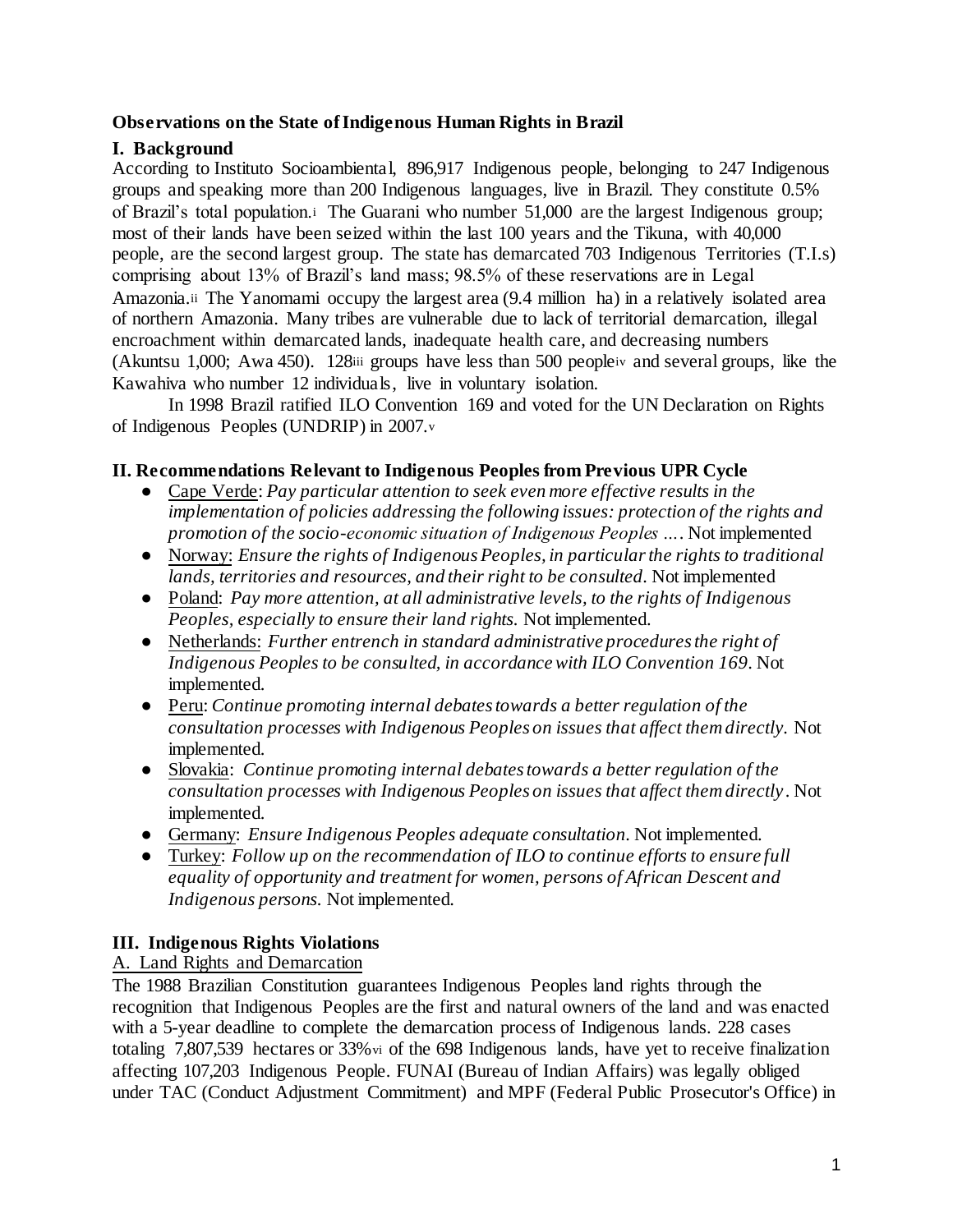2007 to complete all demarcation cases by 2009. Commitment, efficiency, and accountability is still lacking. 118 cases in 2015 experienced delays and neglect, double the number of cases from 2013. Some affected tribesvii include a number of cases, Acre (1), Amazonas (3), Bahia (4), Ceará (2), Goiás (1), Maranhão (5), Mato Grosso (1), Mato Grosso do Sul (24), Minas Gerais (1), Pará (42), Paraná (1), Rio Grande do Sul (14), Rondônia (7), Santa Catarina (11) and Tocantins (1). Former President Dilma Rousseff's (2011-2016) government demarcated least land since 1988. In 2016, there are still 200viii applications awaiting to be processed.

Office of the General Counsel for the Federal Government's Decree 303 (AGU) is a new detrimental policy drafted without Indigenous consultation that states that Indigenous People cannot geographically extend their lands once they are demarcated. It is commonly used to justify agribusiness expansion near Indigenous lands. The decree also covers permission of any Indigenous land to be occupied by military units, permission for road construction, hydropower projects and mining projects in Indigenous territories, and limits Indigenous Peoples' right to the exclusive use of natural resources.ix These provisions contradict the government's stance of improving Indigenous rights policies. The AGU 303 was highly influenced by this Parliamentary Front, a council is dealing with agricultural business and landowning issues that poses a threat to the Indigenous Peoples as they do not have access to decision-making. (250xi Congress members are linked to this front). Not only were Indigenous leaders not consulted on the decree drafting, but they were also not present during the voting.

B. Legislature in Violation of Free, Prior and Informed Consent (UNDRIP Articles 18 & 19) Indigenous Peoples lack representation in the government. Congress does not have a single Indigenous deputy or senator. Brazil has only had one Indigenous Congress member to date. In 2015, unresolved land issues were exacerbated due to the controversial proposed amendment to Brazil's Constitution, PEC 215, which would transfer power from the executive branch to the legislature paralyzing the process that recognizes Indigenous lands and directly affecting cases currently in process. Under this amendment, 144 cases (25,630,907 hectares of land) under legal review would be affected including 149,381 Indigenous people. If passed, PEC 215 would also open Indigenous lands to projects of public interest to the Union—allowing the possibility, as stated in Supplementary Law Bill 227, for hydroelectric projects, mineral exploration, the construction of oil and gas pipelines, infrastructural work, and settlement of non-Indigenous residents. 35xii Indigenous lands are under review by PEC 215 which proposes to ban further expansion of demarcated reservations. It would also include within the constitutional text a "temporal landmark"xiii banning recognition of lands as legally Indigenous if they were not occupied by Indigenous people at the time of the 1988 signing of Brazil's Constitution. The temporal landmarkxiv clause would affect demarcated Indigenous land reserves and poses a significant threat to Indigenous rights. PEC 215 has been under negotiation for 16 years and currently in the last phase of the amendment process - a vote by Congressxv.

The Proposed Law 1610xvi would allow mining to occur in any Indigenous territory if miners have government issued licenses, regardless of consent of the local Indigenous peoples. Part of the mining profit is to go to Indigenous communities. PEC 76 also offered to share the profits on any hydroelectric dams constructed in Indigenous lands. Both of these policies offer no real compensation to Indigenous peoples and disregarded Brazil's commitment to FPIC.

The implementation of Brazil's 2007 Growth Acceleration Plan (PAC) promotes extractive projects with little to no regard of their effects on Indigenous Peoples and Brazil's obligation to comply with ILO Convention 169. The Ten Year Energy Plan 2021 states that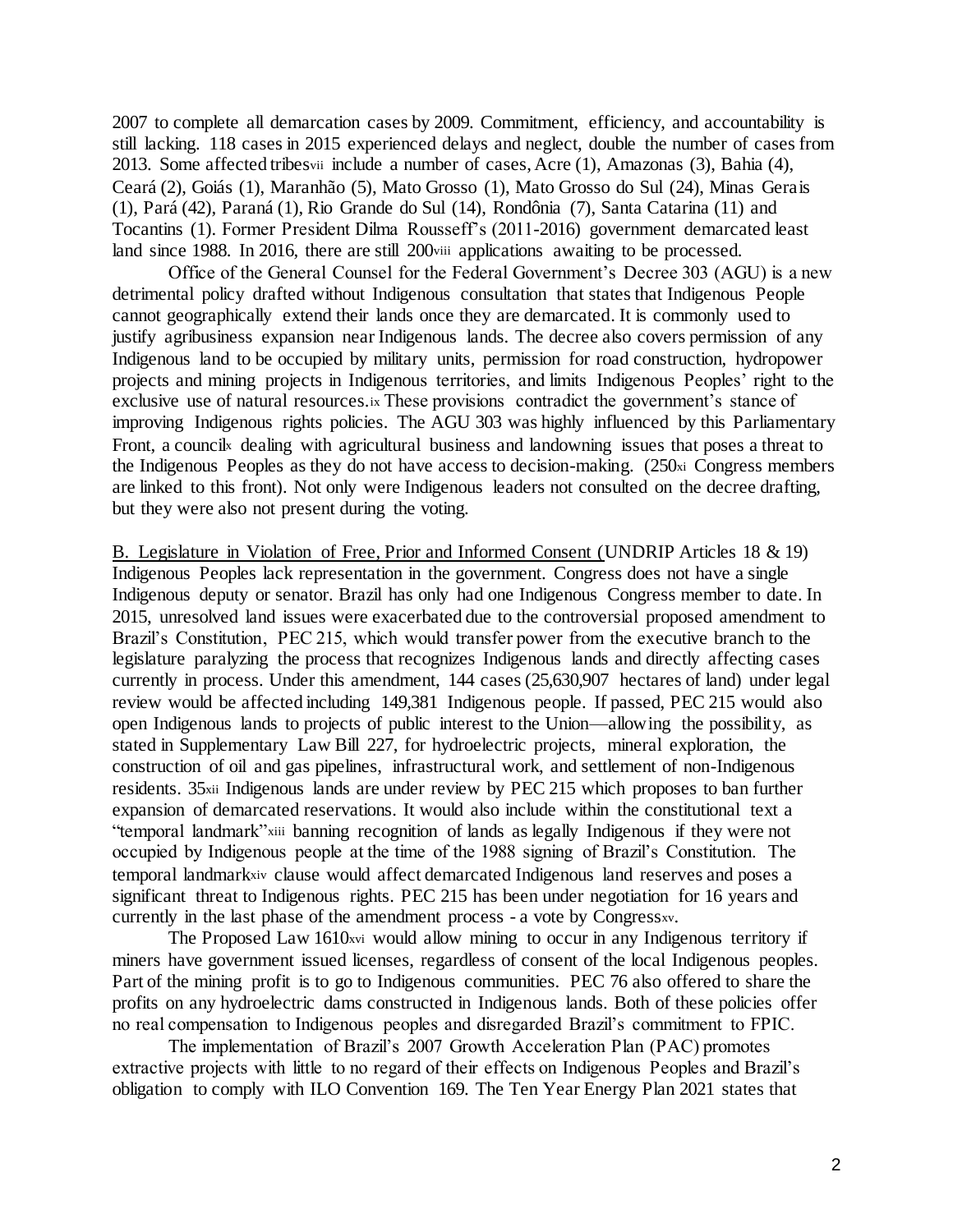hydropower, the Belo Monte Hydroelectric Project, Madeira River Hydroelectric Complex Stations (PCH), and thermoelectric plants powered by biomass and wind energy, will continue to grow over the next 10 years, providing a projected 83.9% xvii of Brazil's renewable energy by 2021. Indigenous Peoples, their lands, and their cultures face increasing challenges and threats posed by growing extractive projects including new gold, bauxite and nickel mining projects xviii and the state's support for them.

C. Extractive Industries, Agribusiness, and Land Rights (UNDRIP Articles 8, 10, 18, 27, 29) On May 23, 2015 China and Brazil announced a plan to construct a "Twin Ocean Railroad," part of the Initiative for the Integration of Regional Infrastructure in South America (IIRSA), that would span South America. State-sponsored studies are underway to determine feasibility of possible routes. The Brazilian government is promoting a route that will pass through Mato Grosso directly affect the A'uwẽ-Xavante and seven other Indigenous groups. Since the 1990's, soy has boomed in Brazil, resulting in the exploration of various mega-infrastructure (water and asphalt highways) to transport industrial agricultural crops for export, raising concerns about impacts on local Indigenous populations.xix

Brazil is projected to become the world's largest producer and exporter of soy, which has greatly boosted its economyxx xxi and generated US\$ 31.27 billion in revenue in 2015.xxii Millions of acres in Mato Grosso are being designated for soy farming, causing deforestation on Indigenous lands. As of 2012, soy harvesting destroyed 21 million hectares of Brazilian forests and 80 million hectares including parts of the Amazon basinxxiii and causes conflictsxxiv. Fake deeds have been used by invaders to plant the crop. Infrastructure constructed to transport soy production, like Cargill's port, has provoked more conflict and land disputes, specifically in Santarem and Belterra.

The Soy Moratorium, a voluntary private-sector agreement in place since 2006 has prevented market access for soy that involves deforestation, slave labor or threats to Indigenous lands. It has been effective in reducing new deforestation of Amazon forests for soy. xxv xxvi Over 600 soy farmers have violated the government's Forest Code, which dictates that 80 percent of Amazon rainforest on a person's property must be held in reserve. Just 2 percent of soy farmers have maintained these legal reserves and even farmers abiding by the moratorium were still illegally clearing forest on their properties, just not for growing soy.

Soy farmers have also put pressure on the state to cease demarcation of Indigenous lands. As a result, three Indigenous groups from Borari in the region await demarcation. According to the Land Pastoral Commission (CPT), three micro-regions that include Prainha, Gleba Nova Olinda, and the Plateau area (Santarem and Belterra) are currently experiencing the "highest levels of conflict."xxvii Odair Jose Borari, a village chief, states, "They are taking our land, our timber, our fruit and medicinal plants. Creeks are drying and several water sources have been fenced up."xxviii

Soy production is causing dire consequences to the Cerrado and its unique ecosystems south of the Amazon rainforest. Due to its expansive grasslands and the high demand of soy for livestock feed, the Cerrado is being turned into harvesting fields causing devastation to the biodiversity in the region. Current lands in utilization for soy farming have achieved maximum levels of production, leaving Indigenous lands vulnerable to seizure. Father Luis Silva Leal, who lives in the area observed soybean farmers adding 10-20xxix hectare portions of Indigenous lands to their farms every year, and attempt to lease larger areas of Indigenous land for soy production. The Volta Grande village continues to fight an 11,000 hectare land dispute of the original 33,000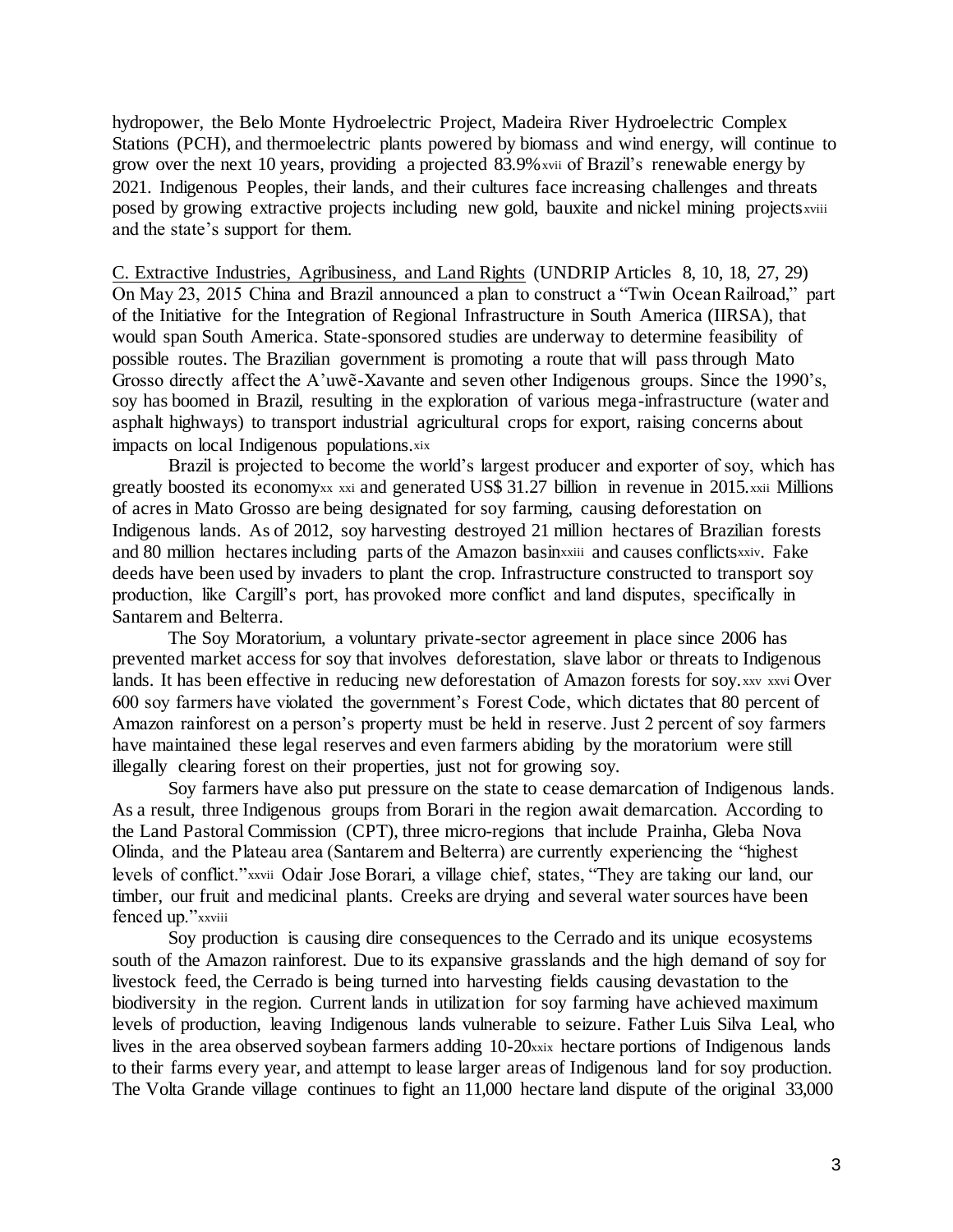hectares they once owned with soybean farmers. Farmers argue that it is "too much land for too few Indians," and that they "don't do anything with it (the land)."xxx Instead, soy farmers "plant soybean and eventually pay some money to the Indians, who accept it in order to avoid major conflicts."xxxi

The Xavante village of Abelhinha in Mato Grosso is located near a soy producing town and has been negatively impacted by the agroindustry. The big multinational companies regularly spray pesticides via crop dusting while flying over and near villages. Pesticide drift is an insidious threat to human health as well as to wildlife and ecosystems in and around agricultural areas. Children are especially vulnerable to these airborne pesticides.xxxii Chemical spills in Indigenous territories (such as T.I. Sangradouro) caused by overturned tanker trucks and are responsible for deforestation surrounding Abelhinha causing damage to ecosystems around headwaters to Amazonian tributaries.

#### D. Threats to Physical Safety (UNDRIP Article 7)

Despite the Programme to Protect Human Rights Defenders (PPDDH) instituted in 2007, Indigenous human rights defenders are threatened and killed on a regular basis. Agroindustry also causes conflict between Indigenous Peoples and civil population of Mato Grosso. On June 14, 2016, a violent conflict left one dead and at least one wounded in a fight for land. This clash was allegedly commanded by a local farmer against the Guarani Kaiowá in the Tekoha Toro Paso region. Indigenous people claim these local farmers use violent methods to displace them from their lands. According to CIMI (Conselho Indigenista Missionário), 138 deathsxxxiii of Indigenous Peoples occurred in 2014, most of which occurred in Mato Grosso. In June 2013, Celso Rodrigues, a member of Guarani Kaiowá tribe of the Mato Grosso village of Paraguassú, was shot by Ivonel Gabriel Vieira, a farm manager. Similarly, less than a month before, an Indigenous Terena man was assassinated by the police during an eviction, even though this land was previously recognised by the courts as a traditional Indigenous area.xxxiv

Marinalva Manoel, who was an active leader in the Guarani community and the movement of Indigenous repatriation, was raped and stabbed to death in November 2014.xxxv She was a prominent campaigner for Indigenous Peoples' rights who demanded the return of their Guarani lands. She also led one of seven communities that had recently reoccupied their ancestral lands, which are now plantations of sugar and soy, although each community now faces eviction and threats of violence.xxxvi

In 2015 in the Guarani Kaiowa community, in the state of Mato Grosso, the leader Simião Vilhalva was killed in an armed attack by gunmen funded by landowners. These same landowners have also claimed that the killings would not end unless this land inhabited by the Guarani was returned to them. This land, however, had belonged to those communities through a 2005 court ruling. During that same year, another Supreme Court suspended the return of these lands, and since this suspension no legal measures have been taken. Many of the Guarani Kaiowa population were forced into an extremely small area of land, and have even continued to receive threats by landowners.xxxvii

#### E. Indigenous Children (UNDRIP 7, 8, 9, 24, 29)

Indigenous Peoples in Brazil amount to only 0.5% of the country's population, but are 30% of its illiterate population.xxxviii 25% of Indigenous children in Brazil have no access to education and 15% of children between 10 and 15 are illiterate.xxxix The First National Survey of Indigenous Peoples Health and Nutrition in Brazil states that Indigenous children with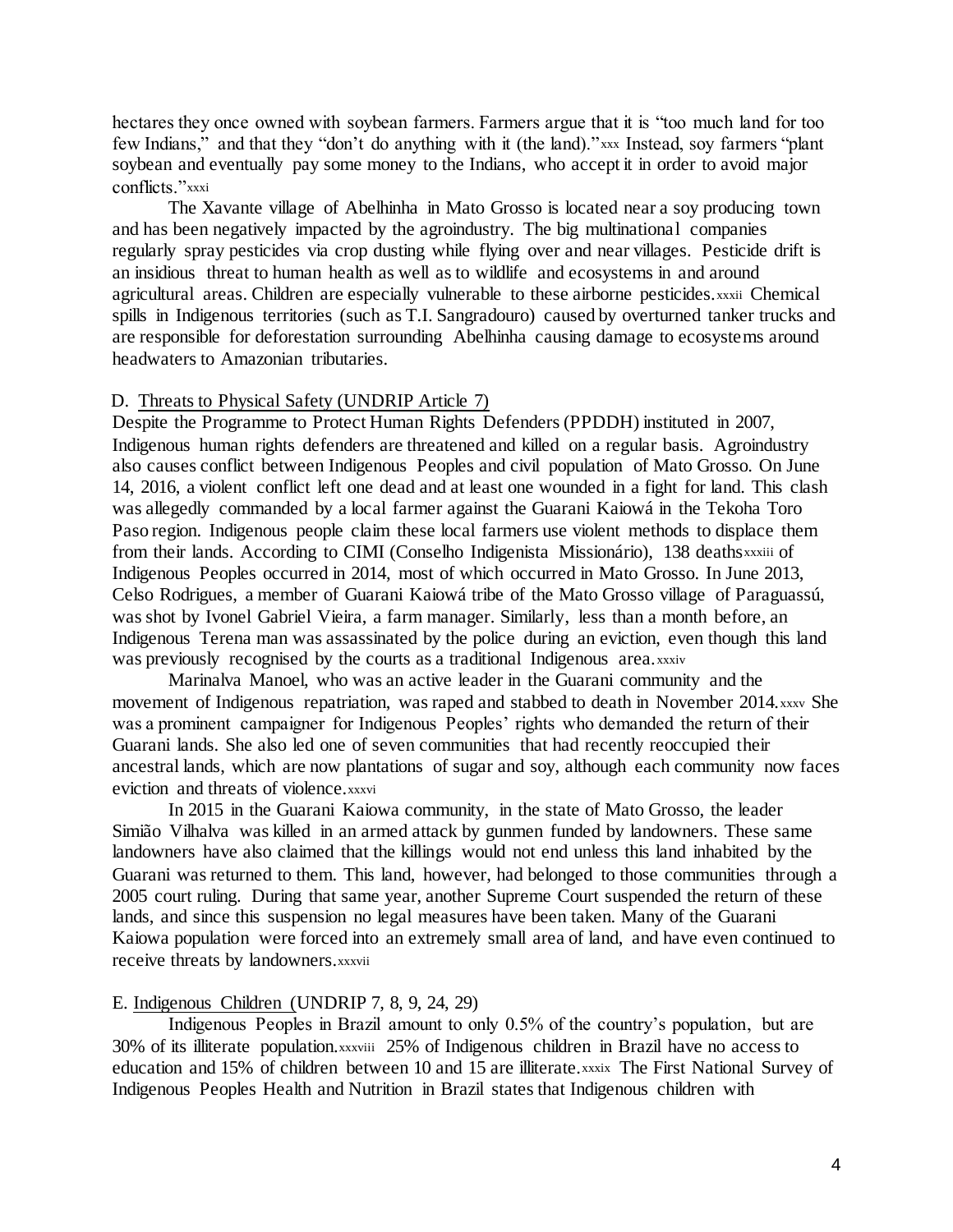undereducated mothers are over 4 times more likely to be stunted.xl The Indigenous enrollment rate in secondary school is particularly low, and many schools can barely sustain the students they have due to a lack of transportation, materials, qualified teachers, and space limits.

One of the largest health issues within Indigenous communities in Brazil is chronic malnutrition, which is manifested in stunting. The First National Survey of Indigenous People's Health and Nutrition in Brazil found that the current rate of stunting for Indigenous children is 25% xli, the same rate for non-Indigenous children 40 years ago.xlii According to a 2014 report on the health of Guaraní children, the rate of stunting was 96% more than other tribes and 7.2 times more likely to occur than the total child population of Brazil.xliii The First National Survey also determined that 50% of Indigenous children are anemic. The survey overall concluded that the disproportion of sick Indigenous children to non-Indigenous children represents the lack of medical services and sanitation accessible to Indigenous communities.xliv According to UNICEF, Indigenous children are twice as likely to die prior to the age of one than children in other Brazilian ethnic demographics.xlv Indigenous children across the country also suffer from illnesses triggered by industrial projects.

The suicide rate for Indigenous people in Brazil is six times higher than the national average. A study in 2013 showed that for the Guarani tribe, the suicide rate was 34 times higher than the national averagexlvi with most victims between 15 to 29 years old. One suicide involved a 9 year old victim. The prevalence of suicide in Indigenous communities can be attributed to the loss of their ancestral land. The Guarani have had most of their land taken away and are now forced to live in unsanitary and overcrowded areas, with inadequate food and unclean drinking water.xlvii Forced relocation and displacement due to development projects impacts cultural continuity, family relations, and youth self-confidence.

Child labor of Indigenous children is also often overlooked and not addressed. The Ministry of Justice stated in 2013 that Indigenous children are often trafficked in the domestic service sector, which has increased as a result of tourism.xlviii

#### **V. Questions**

- 1. What method of accountability will be placed for the government to comply with its Constitution and ILO Convention No. 169?
- 2. What steps will be taken to advance the land demarcation process and efficiently resolve delayed, disputed, or neglected cases?
- 3. What measures will be taken to improve the well-being of Indigenous children?

#### **VI. Recommendations**

- 1. Reject proposed constitutional amendment PEC 215.
- 2. Rescind Supplementary Law Bill 227, Decree 303 and Proposed Law 1610.
- **3.** Reform Growth Acceleration Plan (PAC) 2007 to comply with ILO 169 and Constitution.
- 4. Amend the Ten Year Energy Plan 2021 to include a clause to acknowledge and respect Indigenous Lands, Indigenous Peoples right to FPIC
- 5. Repeal Twin Ocean Railroad or propose a route that does not travel through the isolated Indigenous lands.
- 6. Develop better enforcement of the Forest Code to prevent deforestation of Indigenous lands.
- 7. Include Indigenous Peoples in all matters affecting them especially in land rights policies.
- 8. Promote Indigenous leadership in Congress.
- 9. Implement the Programme to Protect Human Rights Defenders (PPDDH).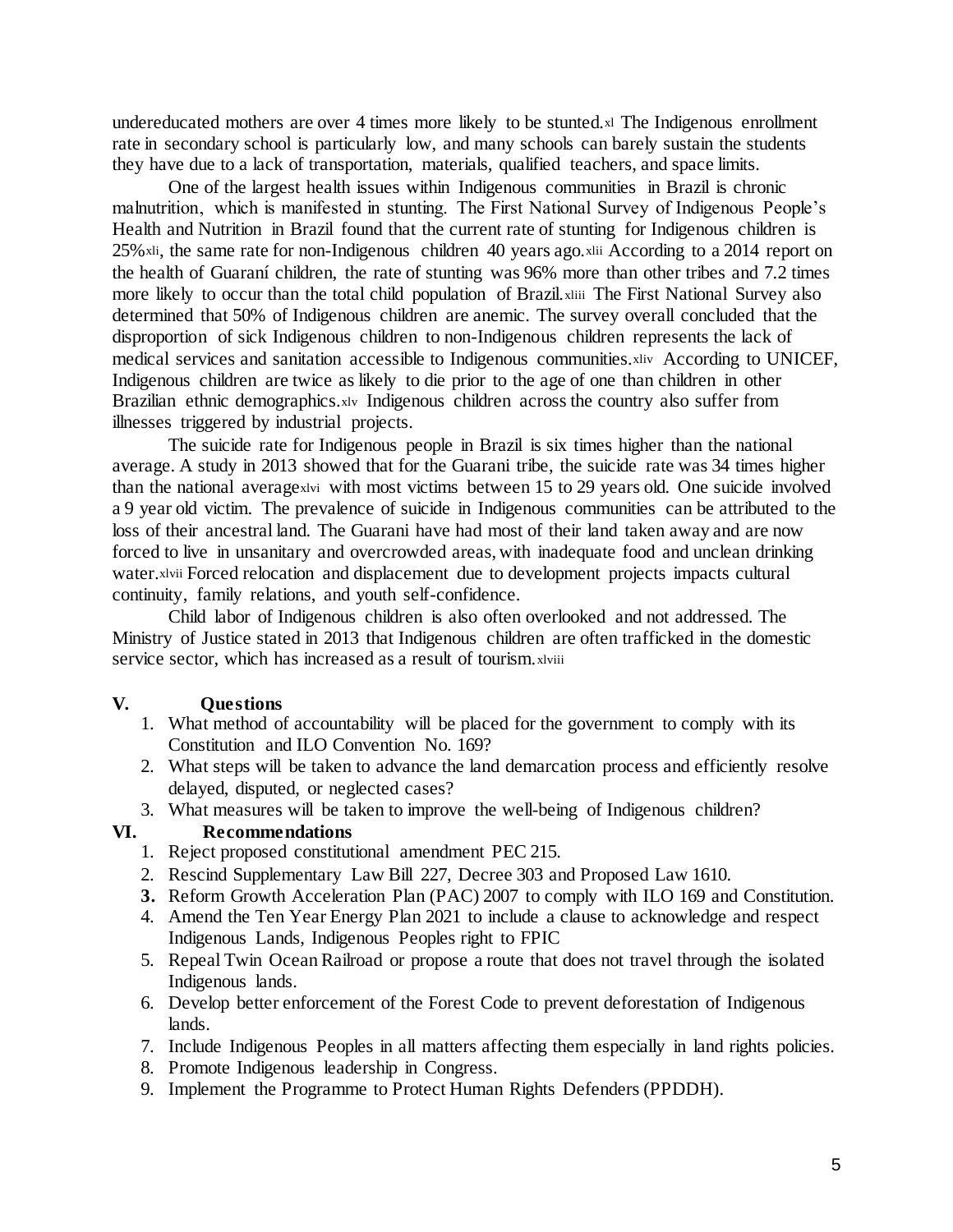l

<sup>v</sup> "Indigenous Peoples in Brazil," International Work Group for Indigenous Affairs. n.d. Accessed August 2016, http://www.iwgia.org/regions/latin-america/brazil

vi "Brazil- 2016 Yearbook Article," International Working Group for Indigenous Affairs, 2016, p. 178. vii "Brazil- 2016 Yearbook Article," International Working Group for Indigenous Affairs, 2016, p. 178. v iii "'We're going to resist': Brazil's indigenous groups fight ... - The Guardian." 2016. 21 Sep. 2016

<https://www.theguardian.com/world/2015/apr/23/brazils-indigenous-groups-battle-land-law-change>

ix "Brazil: Indigenous Peoples Demand Repeal of 'Anti-Indian' Decree ..." 2013. 20 Sep. 2016 <https://intercontinentalcry.org/brazil-thousands-of-indigenous-peoples-mobilize-against-absurd-decree-303/>

<sup>x</sup> "Portaria 303, que trata sobre ampliação de terras indígenas, está em ..." 2014. 20 Sep. 2016 <http://www.canalrural.com.br/noticias/algodao/portaria-303-que-trata-sobre-ampliacao-terras-indigenasesta-pleno-funcionamento-24412>

xi "'We're going to resist': Brazil's indigenous groups fight ... - The Guardian." 2016. 21 Sep. 2016 <https://www.theguardian.com/world/2015/apr/23/brazils-indigenous-groups-battle-land-law-change>

xii "Brazil- 2016 Yearbook Article," International Working Group for Indigenous Affairs, 2016, p. 180. xiii "Brazil- 2016 Yearbook Article," International Working Group for Indigenous Affairs, 2016, p. 180.

xiv "Impacts of PEC 2015/2000," Socioambiental, September 2015. Accessed on 13 Sept 2016 from https://www.socioambiental.org/sites/blog.socioambiental.org/files/nsa/arquivos/isa\_relatoriopec215 set2015.pdf

xv José Carlos Oliveira, "Sem consenso, PEC 215, da demarcação de terras indígenas, está pronta para Votação," Ecodebate, January 2016. Accesed 14 Sept 2016 from

https://www.ecodebate.com.br/2016/01/28/sem-consenso-pec-215-da-demarcacao-de-terras-indigenasesta-pronta-para-votacao/

xv i "AMAZON WATCH » Indigenous Rights Under Assault in Brazil." 2013. 21 Sep. 2016 <http://amazonwatch.org/news/2013/0808-indigenous-rights-under-assault-in-brazil>

xvii "Brazil- 2016 Yearbook Article," International Working Group for Indigenous Affairs, 2016, p. 181. xv iii "Brazil- 2016 Yearbook Article," International Working Group for Indigenous Affairs, 2016, p. 181. xix Erika Mayer, "Proposed Twin Ocean Railroad Through the Amazon Raises Concerns," Cultural Survival, July 2015. Accessed on 7 Sept 2016 from https://www.culturalsurvival.org/news/proposed-twinocean-railroad-through-amazon-raises-concerns

xx "Future US soybean exports will be largely determined by China and Brazil," Agricultural Policy Analysis. Accessed 19 Sept 2016 from www.agpolicy.org/weekdoc/502.doc

xxi Gerry Hadden, "Brazil is set to become the world's biggest soy producer — and that might be bad news for its forests," Public Radio International, July 2014. Accessed 19 Sep 2016 from

http://www.pri.org/stories/2014-07-28/brazil-set-become-worlds-biggest-soy-producer-and-might-be-badnews-its-forests

xxii Rodrigo Estrada Patiño, "Brazilian Soy Moratorium Renewed Indefinitely," Greenpeace, May 2016. Accessed 19 Sep 2016 from http://www.greenpeace.org/usa/news/brazilian-soy-moratorium-renewedindefinitely/

xxiii "Food For Thought – Soybean Endangers Brazil Amazon Rainforest," *World Ecolory Report vol xxIII* (3), Jan 2012. Accessed 19 Sept 2016 from http://worldinfo.org/2012/01/food-for-thought-soybeanendangers-brazil-amazon-rainforest/

xxiv Hadden, Brazil is set to become the world's biggest soy producer, 2014.

xxv Patiño, Brazilian Soy Moratorium Renewed Indefinitely, 2016

<sup>i</sup> "Brazilian Indians," Survival International, n.d. Accessed 6 Sept 2016 from http://www.refworld.org/docid/4954ce3223.html

ii "https://pib.socioambiental.org/pt/c/0/1/2/situacao-juridica-das-tis-hoje

iii Indigenous Native American Tribes and Languages of Brazil," n.d. Accessed 6 Sept 2016 from http://www.native-languages.org/brazil.htm

iv Indigenous Native American Tribes and Languages of Brazil," n.d. Accessed 6 Sept 2016 from http://www.native-languages.org/brazil.htm